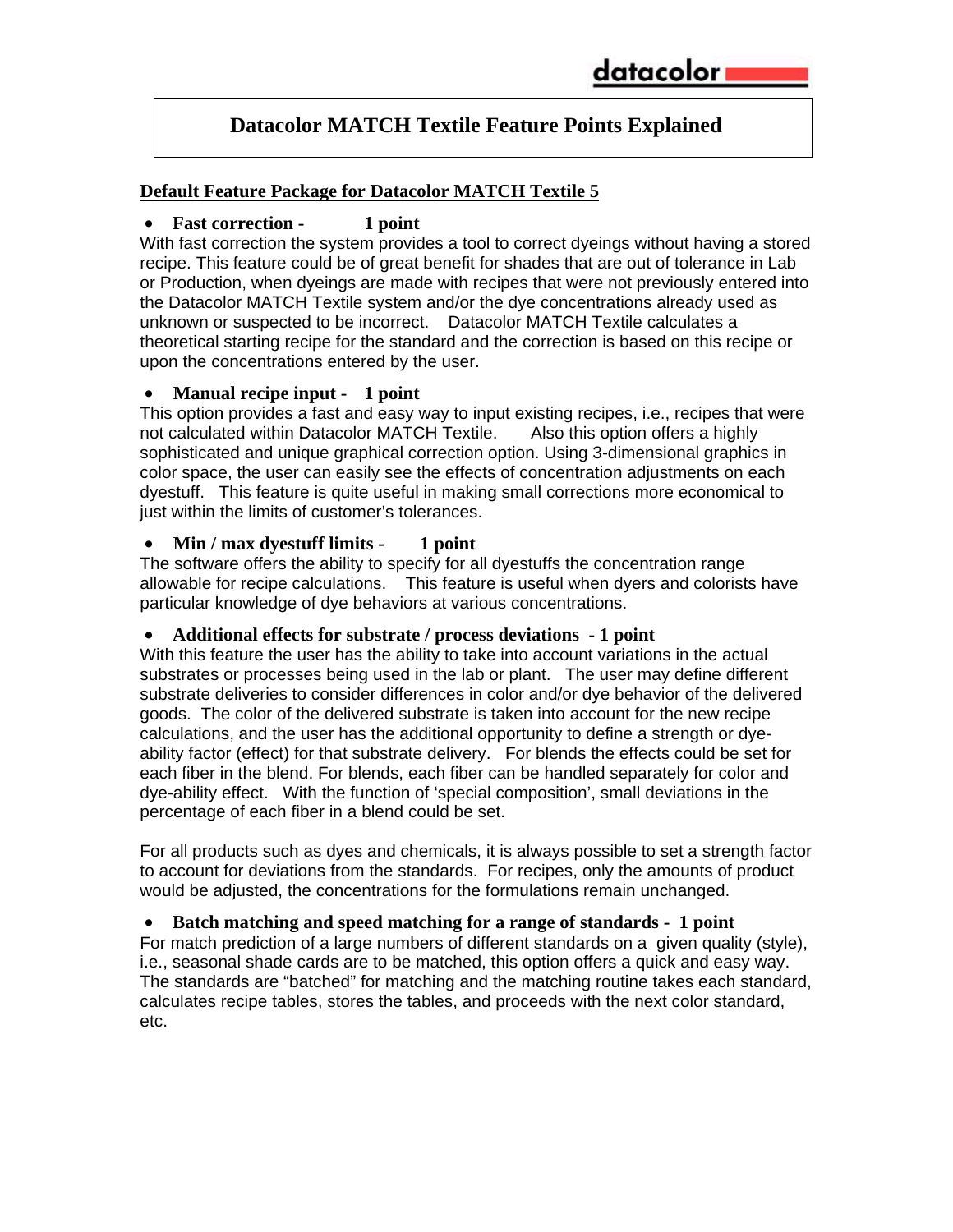# **Default Feature Package for Datacolor MATCH Textile 10**

**All features above plus:**

#### • **Advanced Smartmatch**® **- 5 Points**

The exclusive Datacolor Smartmatch® Expert system technology takes full advantage of past dyeing experiences and self-adjustes for changes in dye behaviors in combination with other dyes, changes in the dyeing processes, changes in the substrates, and changes due to other factors in dyeing. This technology has been proven to reduce the number of lab dyeings required to achieve a commercially acceptable color match. The new and automated Smartmatch® housekeeping feature offers faster and easier buildup of populations for given dyestuff combinations. The separation of the Smartmatch® points is done by using the information on different used processes and all other dye dependent factors.

## **Default Feature Package for Datacolor MATCH Textile 15**

**All features above plus:**

#### • **Multi-Illuminant Matching - 2 Points**

This feature provides simultaneous recipe calculation for up to 4 illuminants with optimization of the recipe to achieve lowest metamerism possible. Standard formulation routines calculate recipes based upon primary and secondary illuminants, however this feature expands the number of illuminants and applies a higher level optimization.

#### • **Multi color matching - 1 Point**

With this feature, multiple standards may be defined for the different fibers in a blend, for example non-union blends and space-dyed yarns. The system calculates individual recipes, based on the different dyestuff classes and the different standard colors.

#### • **Resorting of recipe tables – 1 Point**

The recipe tables are sorted according to the user-defined criteria such as dE, or cost. This feature allows the user to re-sort the recipe table quickly and easily by clicking on the displayed field without having to edit the criteria fields. For example the re-sort can be done on dE, dL\*, Price, Metamerism, Sensitivity Value, Average CIELAB result.